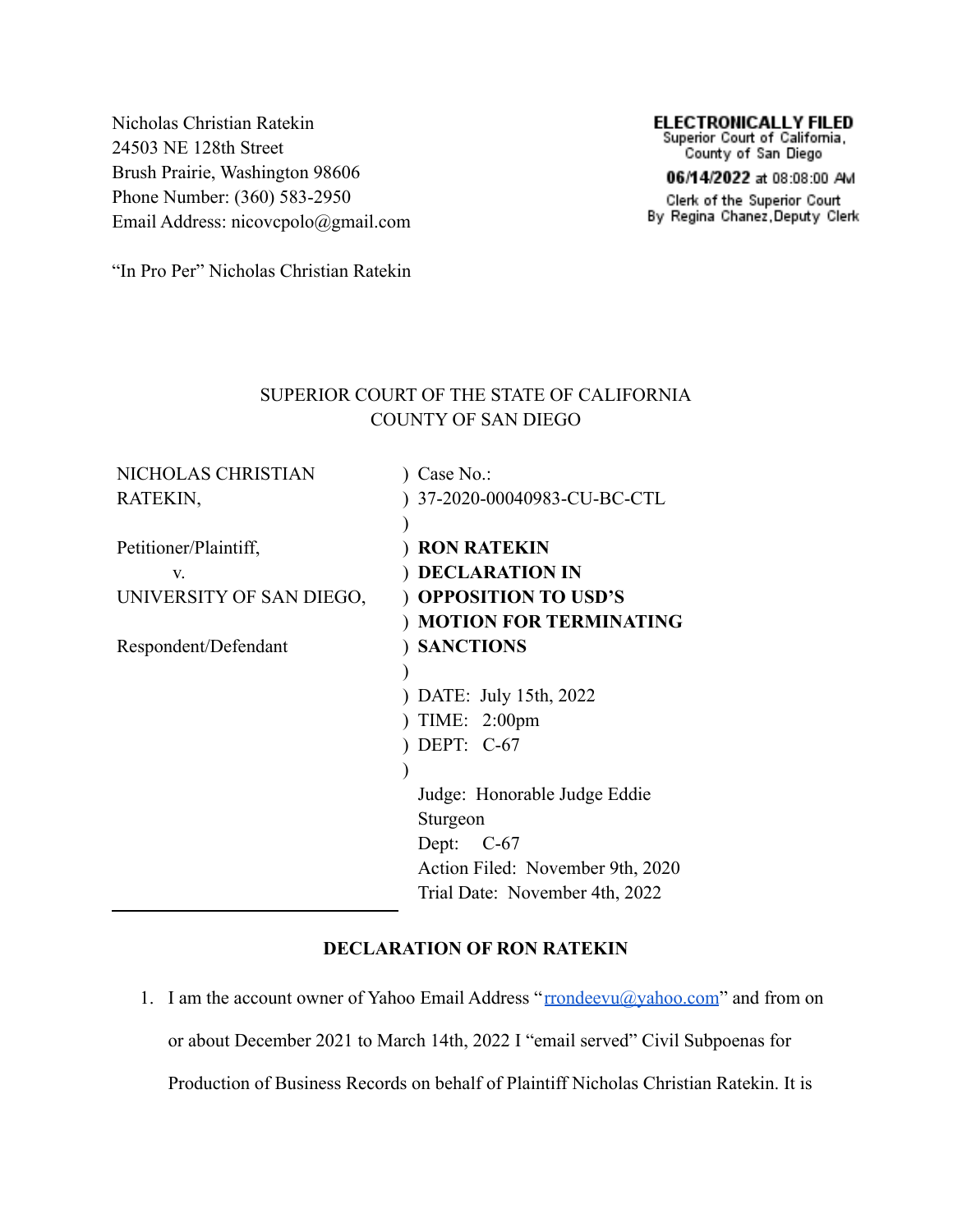my understanding the Court ordered no further Civil Subpoenas for Production of Business Records to be email served March 14th, 2022 and I have fully complied with that order.

- 2. I am the owner of fax machine "BRT Enterprises" and from on or about December 2021 to May 19th, 2021 I sent fax messages of Civil Subpoenas for Production of Business Records to witnesses of "Ratekin v. University of San Diego" with Case No. 37-2020-00040983-CU-BC-CTL. Since the Court's Order May 24th, 2022 I have not sent any further fax messages for this case.
- 3. I am informed that a Matthew Shultz of the OSPI in the State of Washington has referenced my email service of Civil Subpoenas in a Declaration submitted to the Court for an Ex-Parte Hearing June 7th, 2022 in which he references "emails already sent" before the Court's Order March 14th, 2022 and May 24th, 2022 in an attempt to smear Plaintiff Nicholas Christian Ratekin and engage "terminating sanctions" on "Ratekin v. University of San Diego with Case No. 37-2020-00040983-CU-BC-CTL on account of my past email services and fax machine use. I want to emphatically restate that I have been in full compliance with the Court's Order and none of the items in question were issued by Plaintiff Nicholas Christian Ratekin. I am an independent adult with my grandson currently living at my house given that he has been categorically defamed from employment in the education sector in both the State of California and the State of Washington.
- 4. I am the sole owner of "BRT Enterprises" which handles the Ratekin family's real estate and investment properties.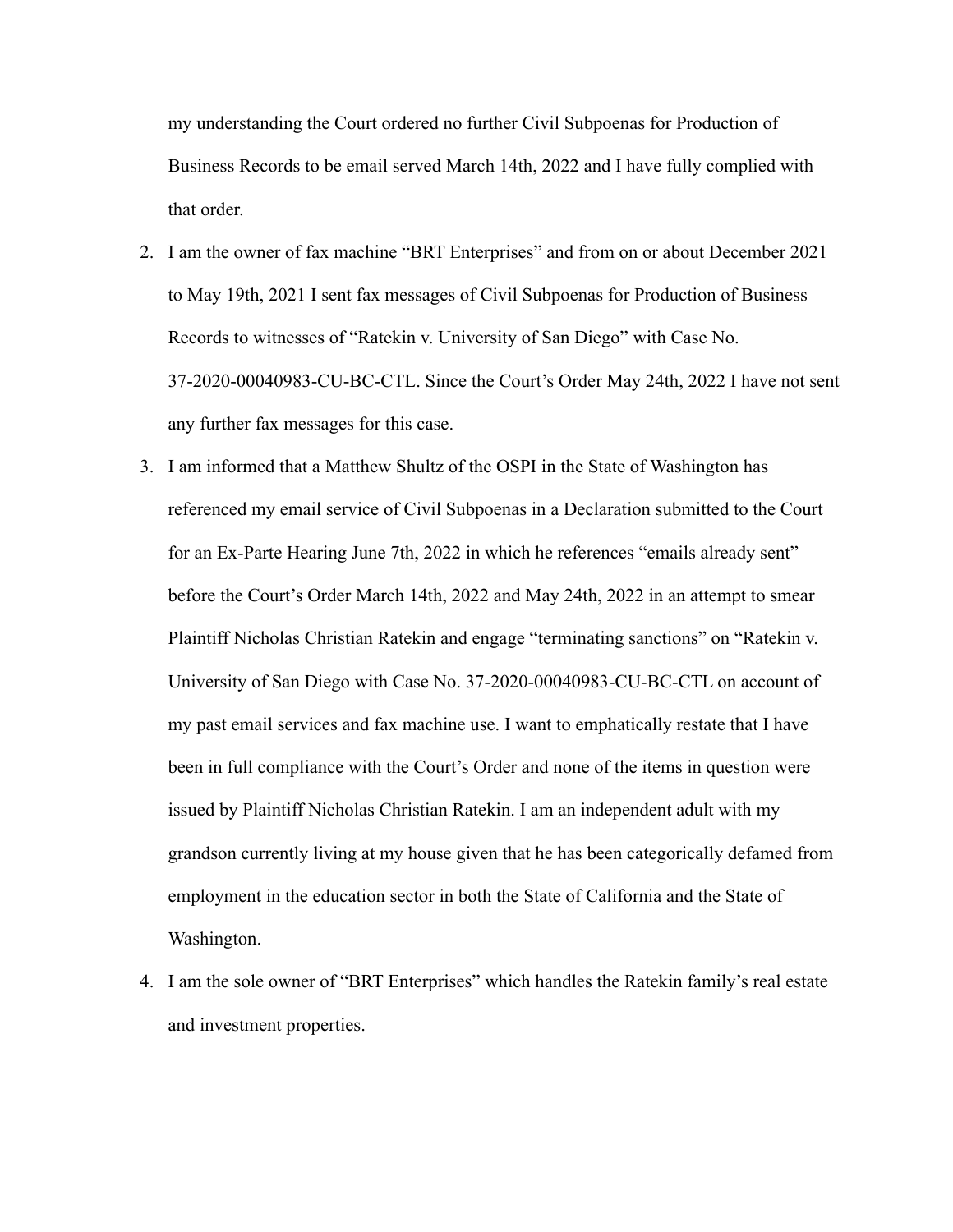By: Ronald Ratchin

Ron Ratekin Owner BRT Enterprises DATED: June 9th, 2022